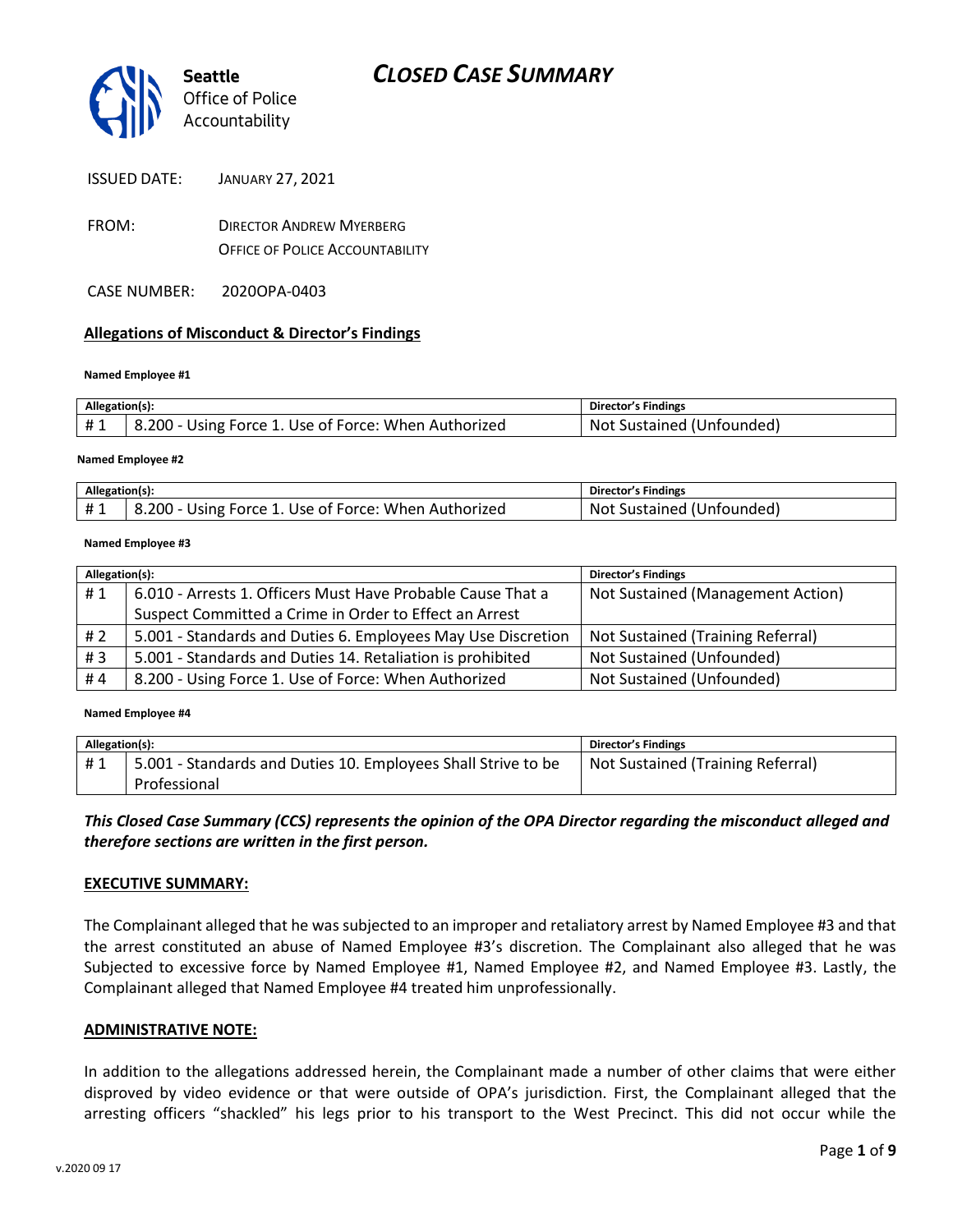OPA CASE NUMBER: 2020OPA-0403

Complainant was in SPD custody. Leg shackles and a belly chain were applied by King County Jail (KCJ) personnel, but such conduct is outside of OPA's jurisdiction. Second, the Complainant asserted that he was not read Miranda warnings at the time he was arrested; however, the video conclusively established that NE#1 read the Complainant Miranda warnings twice, as well as that the Complainant spoke over him and said that he did not understand. Third, the Complainant stated that, after being placed in the prisoner transport van, he was driven to a number of different locations where other prisoners were seated in the van. The collective video indicated that this did not occur, and that the Complainant was transported directly to the West Precinct from Cal Anderson Park. Fourth, the Complainant stated that he was mistreated and assaulted by KCJ staff. Again, as stated above, OPA does not have jurisdiction over these individuals and the Complainant's claims are being investigated by the KCJ's internal investigations unit under case number 2007-004.

#### **SUMMARY OF INVESTIGATION:**

Officers, including Named Employee #1 (NE#1), Named Employee #2 (NE#2), and Named Employee #3 (NE#3), were involved in the clearing out of Cal Anderson Park. This occurred in the early morning hours of July 1, 2020, and was pursuant to an Executive Order issued by Mayor Durkan. The order closed the entirety of the park and required SPD to enforce the closure. The order further authorized SPD to arrest anyone who was in violation of the order and refused to leave the vicinity. The order did not contain any exceptions for members of the media. Prior to the order being effectuated by SPD, an Incident Action Plan (IAP) was created and transmitted to the involved officers. The IAP generally provided guidance surrounding the terms of the order and the plans to carry it out. The IAP also contained a statement of intent from the incident commander – the Assistant Chief of the Patrol Operations Bureau. This statement included the following direction: "Those who fail to leave the area will be placed under arrest. These actions will allow us to restore order and public safety to the defined operational area." Neither the IAP nor the incident commander's statement of intent contained an exception for members of the media.

NE#3's Body Worn Video (BWV) indicated that he was involved in an interaction with the Complainant. The inception of that interaction was not recorded given that the camera was in buffer mode. The BWV showed that NE#3 was standing on the inside of crime scene tape that had been attached across several trees. He was looking towards an individual – later identified as the Complainant – who was standing on the other side of the tape and on the grass within the park. NE#3 motioned with his hand, pointing towards the sidewalk. This was corroborated by NE#1's BWV, which showed a broader view. It indicated that NE#3 spoke with another individual who was walking his dog on the grass. That individual then walked over to the sidewalk. NE#3 approached the Complainant who was standing on the grass. They were engaged in a conversation for a period of time after which NE#3 stepped under the tape and walked up to the Complainant. NE#3 took hold of the Complainant and turned him around. NE#1 walked over and held the Complainant's right arm. The Complainant was then handcuffed.

When the audio began, the Complainant could be heard telling the officers that he did not cross the police line. NE#3 responded that he had given the Complainant multiple directions to leave the grassy area and to move to the sidewalk and that the Complainant did not comply. The Complainant referenced the State Department and said several times that the officers were making a mistake and that his arrest would not be a "good look" for SPD. At this point on the video, a lanyard with a badge could be seen hanging from the Complainant's neck.

NE#1 and NE#2 walked the handcuffed Complainant over to the front of a patrol vehicle. At that time, the Complainant questioned why he was arrested, and he was told that the park was closed. The Complainant raised the fact that he was outside of the police tape. When he was placed in front of the patrol vehicle, the Complainant



**Seattle**

*Office of Police Accountability*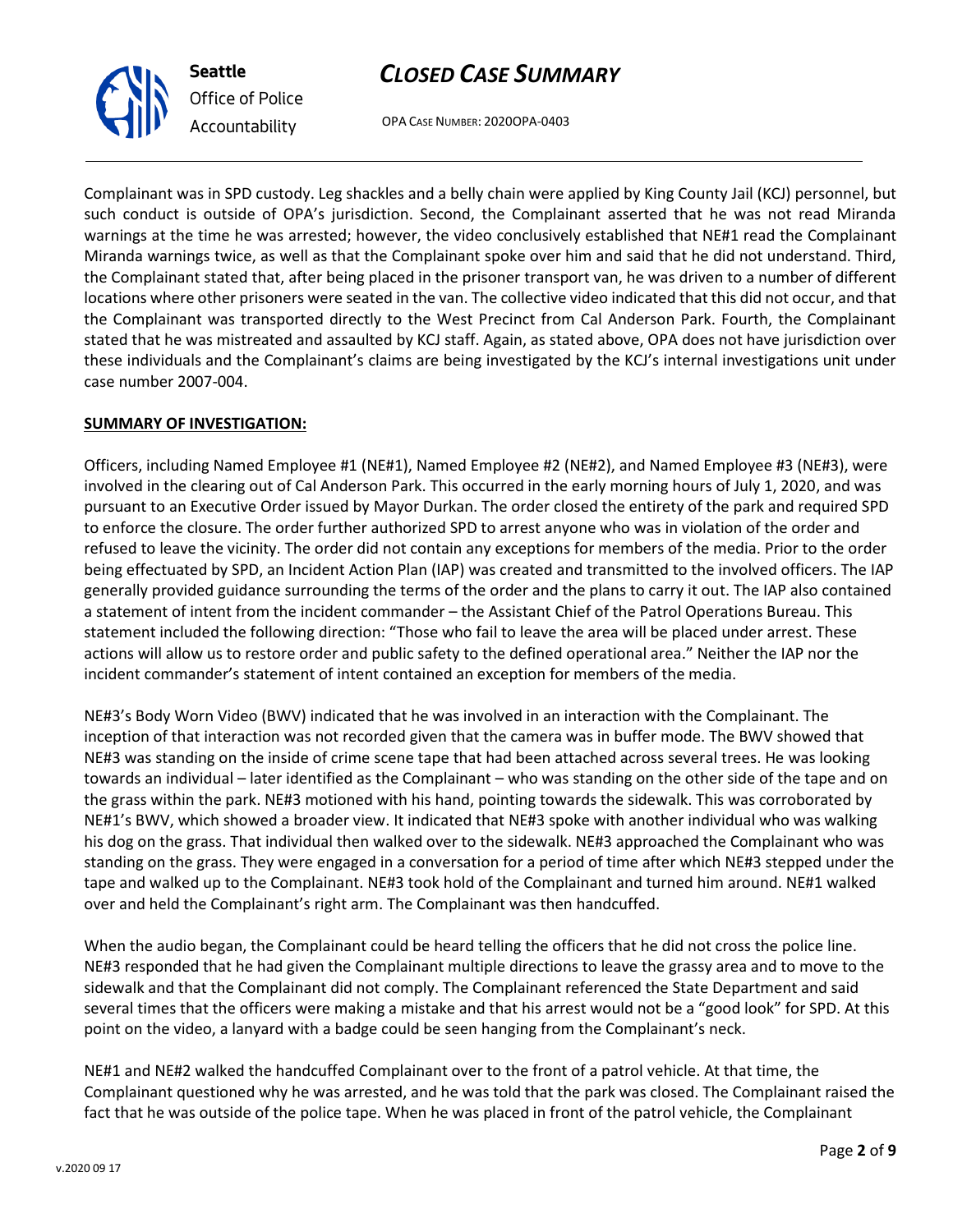

**Seattle** *Office of Police Accountability*

# *CLOSED CASE SUMMARY*

OPA CASE NUMBER: 2020OPA-0403

asked to be read Miranda warning and to make a phone call. He was told that he would be allowed to make the phone call but not at that moment.

While facing the patrol vehicle with NE#1 and NE#2 behind him to each side, the Complainant turned his head to speak with both officers. The Complainant then turned his body to look to his back right. NE#1 told the Complainant to "quit turning," and NE#2 took hold of his arm and moved his body so that he was again facing forward. To do so, NE#2 leaned the Complainant down over towards the hood of the patrol vehicle. NE#2 stated: "There we go. Relax." NE#2 told the Complainant to relax several more times, including after standing the Complainant upright again. The Complainant was read his Miranda warnings and interrupted to ask why he was being arrested and to request a phone call to his attorney. He stated that he did not understand his rights. He again asserted that he should not have been arrested and handcuffed. He was told that he was arrested because he did not leave the park after being directed to do so. The Complainant responded that he was "told" that he had a First Amendment right to be in the park as a member of the media. The Complainant was read his Miranda rights a second time by NE#1. The Complainant raised that he was a member of the international media and that the officers were making a mistake. The Complainant complained of tightness to one of handcuffs that he said was causing numbness to his wrist. NE#2 adjusted the handcuffs.

During this same time, NE#3 screened the Complainant's arrest with a Sergeant. NE#3 stated the following:

Basically, up here on Denny, [the Complainant] steps into the park, wants to take pictures, I say, I give him the warnings – you've got to get back on the sidewalk, the park is closed. First, he ignores me, then he kinda argues I'm with the international media, or something…I just keep giving him warnings, you got to step back. I finally told him you're going to get arrested. He apparently didn't believe me, so…

In response to a follow up question from the Sergeant concerning the warnings, NE#3 said: "Several warnings, refusal to leave the park, so arrested, no use of force." NE#3 and the Sergeant did not discuss the arrest charge at this point.

The Sergeant approached the Complainant to speak with him. NE#3 followed behind him and stood to the side. The Complainant asserted that he was arrested illegally. He told the Sergeant that he was trying to take a photograph and was behind the yellow tape. The Sergeant stated: "We have audio and video recording, so If you were behind the tape, you'll be good to go." NE#3 stated that they were still "setting up the tape" and that the Complainant was given "multiple warnings." The Complainant interrupted that he was "beyond the tape" and NE#3 continued: "Listen to me. I gave you multiple warnings to go back to the sidewalk. We had this back and forth several times. I even informed you more than once that you'd be arrested. And you just continued to disobey."

The Complainant was walked over to the prisoner processing van where he interacted with Named Employee #4 (NE#4), who was the driver. NE#4 secured the Complainant's property and seated him into the back of the van. NE#4 got into the front seat and remarked: "God, these guys. He's a journalist, he says. From England?" He then laughed to himself. After they arrived at the West Precinct, NE#4 went around the back of the van and opened the door. He removed the Complainant's backpack and a pickax that was unrelated to the Complainant. NE#4 asked the Complainant whether the pickax was his while chuckling. The Complainant denied it and told NE#4 not to plant evidence on him. The Complainant was walked into the precinct and was then later transported to KCJ.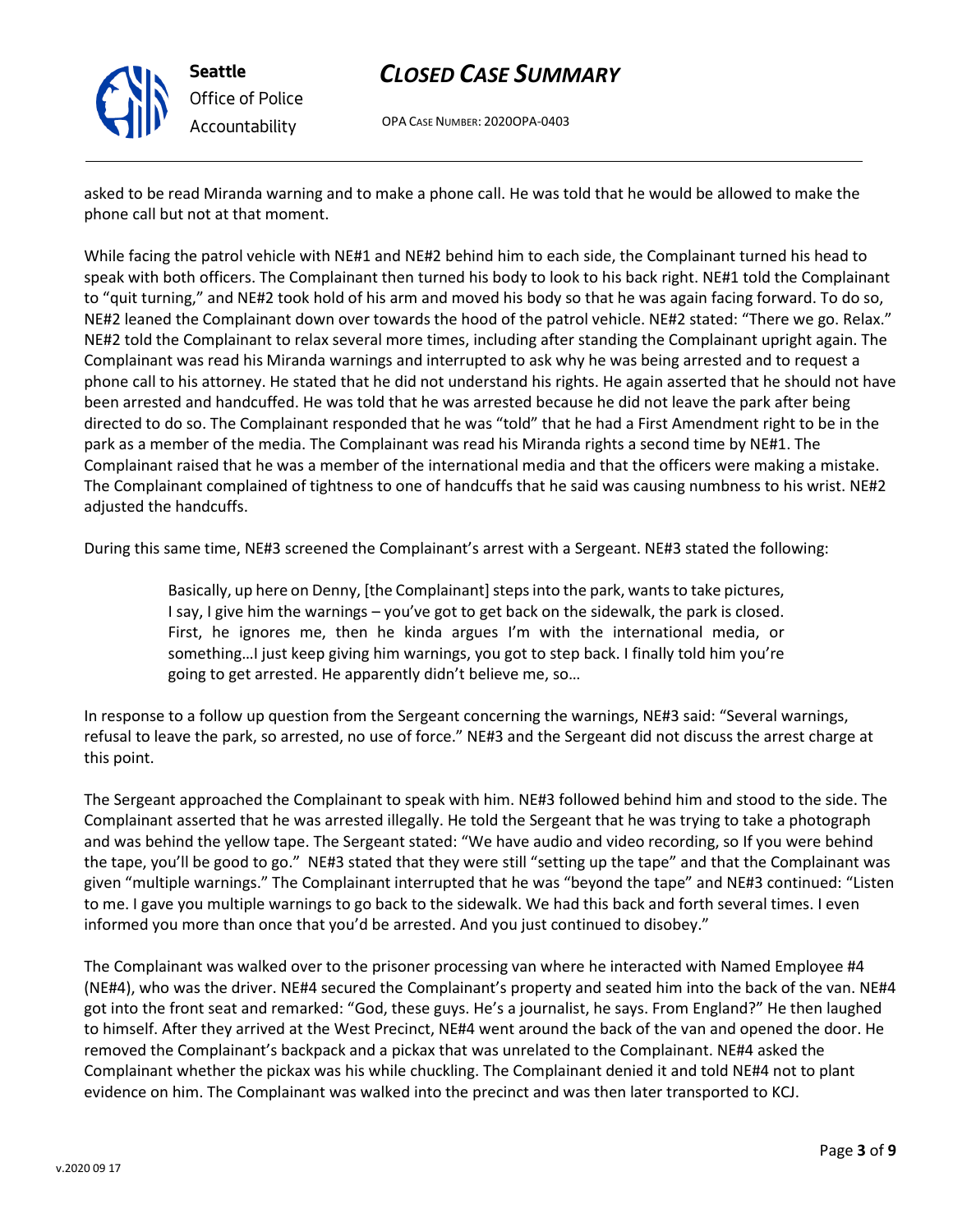

OPA CASE NUMBER: 2020OPA-0403

The paperwork of the arrest generated by the Sergeant indicated that it was for failure to disperse. This was consistent with what the Sergeant orally relayed to another supervisor. Another officer completed the arrest paperwork and listed the charge as failure to disperse. The charge against the Complainant was later dismissed by the Seattle City Attorney's Office.

The Complainant filed this OPA complaint through his attorney. He asserted that he was unlawfully arrested and that NE#1, NE#2, and NE#3 subjected him to excessive force. He also contended that his arrest may have been due to retaliation against him given his status as a reporter. Lastly, he asserted that NE#4's statements to him were unprofessional. This investigation ensued. As part of its investigation, OPA reviewed the BWV, arrest paperwork, and statements generated by the involved officers and supervisors. OPA also interviewed the Complainant, the Named Employees, and the Sergeant.

#### **ANALYSIS AND CONCLUSIONS:**

#### **Named Employee #1 - Allegation #1** *8.200 - Using Force 1. Use of Force: When Authorized*

As discussed more fully below, OPA finds that there was probable cause to arrest the Complainant for trespass. This was the case even though NE#3 did not clarify that at the time and did not ensure that trespass was not the charge included on the arrest paperwork.

Given that there was probable cause to arrest the Complainant, the Named Employees were permitted to use force to take him into custody. NE#1 and NE#3 initially used force when they took hold of the Complainant's arms and placed him into handcuffs. From OPA's review of the BWV, this was not done with undue force and there was no basis to conclude that it was excessive. NE#1 and NE#2 then used force when they took hold of the Complainant's arms and walked him over to the patrol vehicle. Again, the officers did not use undue force at this time and there was no indication that it was excessive.

Lastly, and perhaps most concerning to the Complainant, while he was situated in front of the patrol vehicle, he was leaned over and down towards the hood by NE#2. The Complainant believed that this was unnecessary.

At his OPA interview, NE#2 explained that he used a trained tactic – an "underhook," which was comprised of placing a hand around the back of the Complainant and on the top of the Complainant's shoulder and pushing down. NE#2, who is an SPD use of force trainer, said that this was what the Department instructed officers to do when dealing with arrestees that continually moved around while in custody. NE#2 explained that he used this tactic because the Complainant continued to shift his body and nearly turned completely around while the officers were holding onto him. NE#2 believed that his force was warranted under the circumstances. While OPA does not perceive that the Complainant's movements represented a threat to the officers, OPA cannot say that this low-level force was excessive, particularly given its consistency with SPD training.

For these reasons, OPA recommends that this allegation be Not Sustained – Unfounded as against NE#1, NE#2, and NE#3.

### Recommended Finding: **Not Sustained (Unfounded)**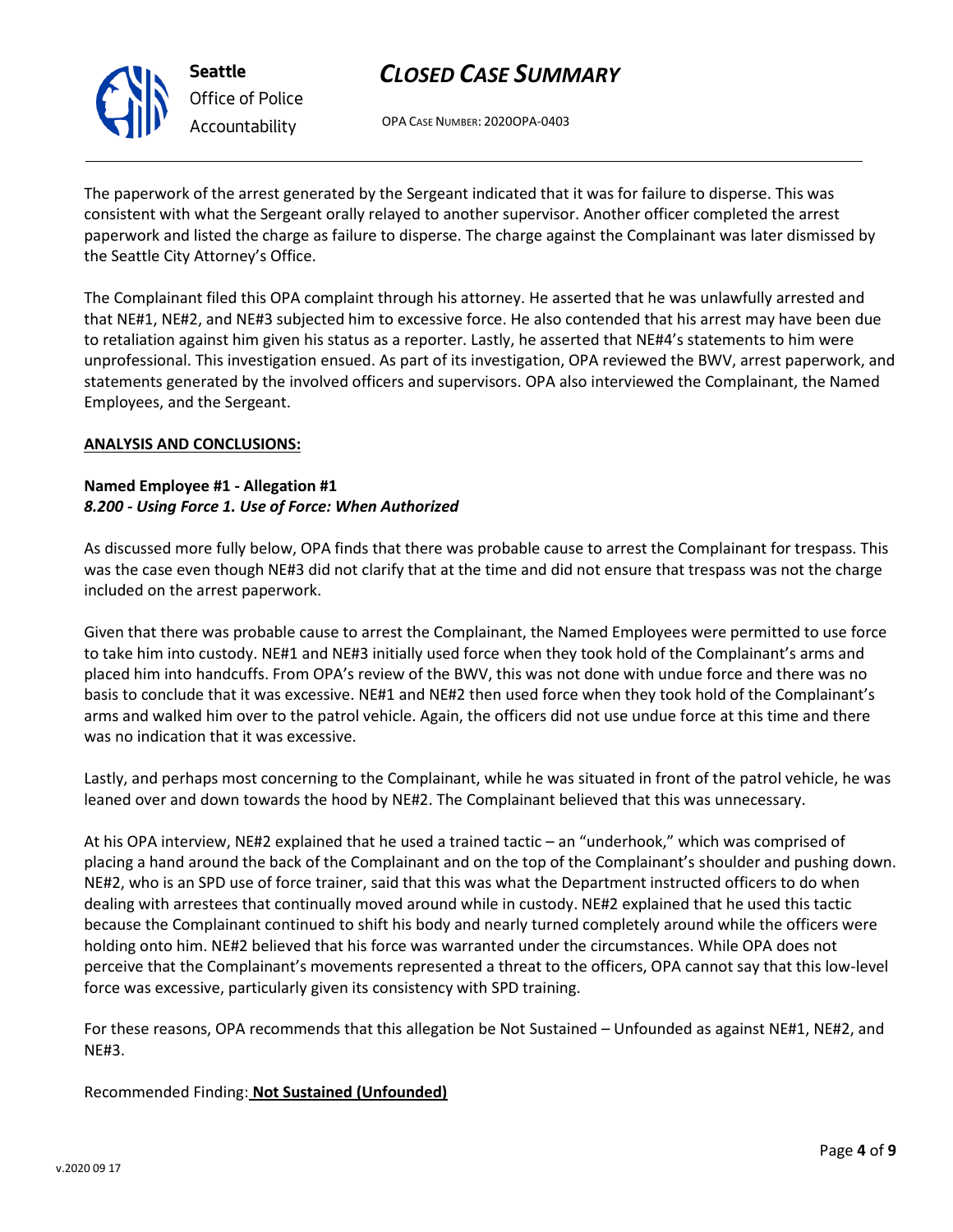

OPA CASE NUMBER: 2020OPA-0403

### **Named Employee #2 - Allegation #1** *8.200 - Using Force 1. Use of Force: When Authorized*

For the same reasons as stated above (*see* Named Employee #1 – Allegation #1), OPA recommends that this allegation be Not Sustained – Unfounded.

Recommended Finding: **Not Sustained (Unfounded)**

### **Named Employee #3 - Allegation #1** *6.010 - Arrests 1. Officers Must Have Probable Cause That a Suspect Committed a Crime in Order to Effect an Arrest*

SPD Policy 6.010-POL-1 requires that officers have probable cause to believe that a suspect committed a crime when effectuating an arrest. Stated differently, where an arrest is not supported by probable cause, it violates law and Department policy. Probable cause exists when the facts and circumstances within an officer's knowledge are sufficient in themselves to support a reasonable belief that an offense has been or is being committed.

The Complainant alleged that he was improperly arrested by NE#2. In support of this claim, the Complainant asserted that, as a member of the media, he was not required to disperse from the park and, thus, could not have been arrested for this offense.

As a threshold matter, OPA concurs that the elements of failure to disperse under SMC 12A.12.020 were not established. For example: no public safety order to disperse had been given to the Complainant; he was not congregating with a group of four people or more and conducting acts which created a substantial risk of causing injury to any person or substantial property damage; and he did not refuse a public safety order to move or disperse. Moreover, as the Complainant asserted, the ordinance explicitly exempts media from its ambit.

However, this is not where the inquiry ends as OPA finds that, even despite this, there was probable cause to arrest the Complainant for trespass from parks pursuant to SMC 18.12.279. Under this section of the code, it is an arrestable offense when an individual:

> Enters, remains in, or is otherwise present within the premises of a park during hours which the park is not open to the public, unless the person is present within the park to participate in an activity either conducted by the Department or conducted pursuant to the terms of a permit issued by the Department; shall be guilty of trespass in parks, a gross misdemeanor subject to the provisions of Chapters 12A.02 and 12A.04 of the Seattle Municipal Code.

Notably, unlike with failure to disperse, there is no exception for members of the media in the trespass from parks ordinance.

As discussed above, it is undisputed that, at the time of the Complainant's arrest, there was a validly issued Mayoral order that closed the park to the general public. This order had no exception for members of the media. In addition, the order applied to the entirety of the park, including the area that the Complainant was standing in. This scope of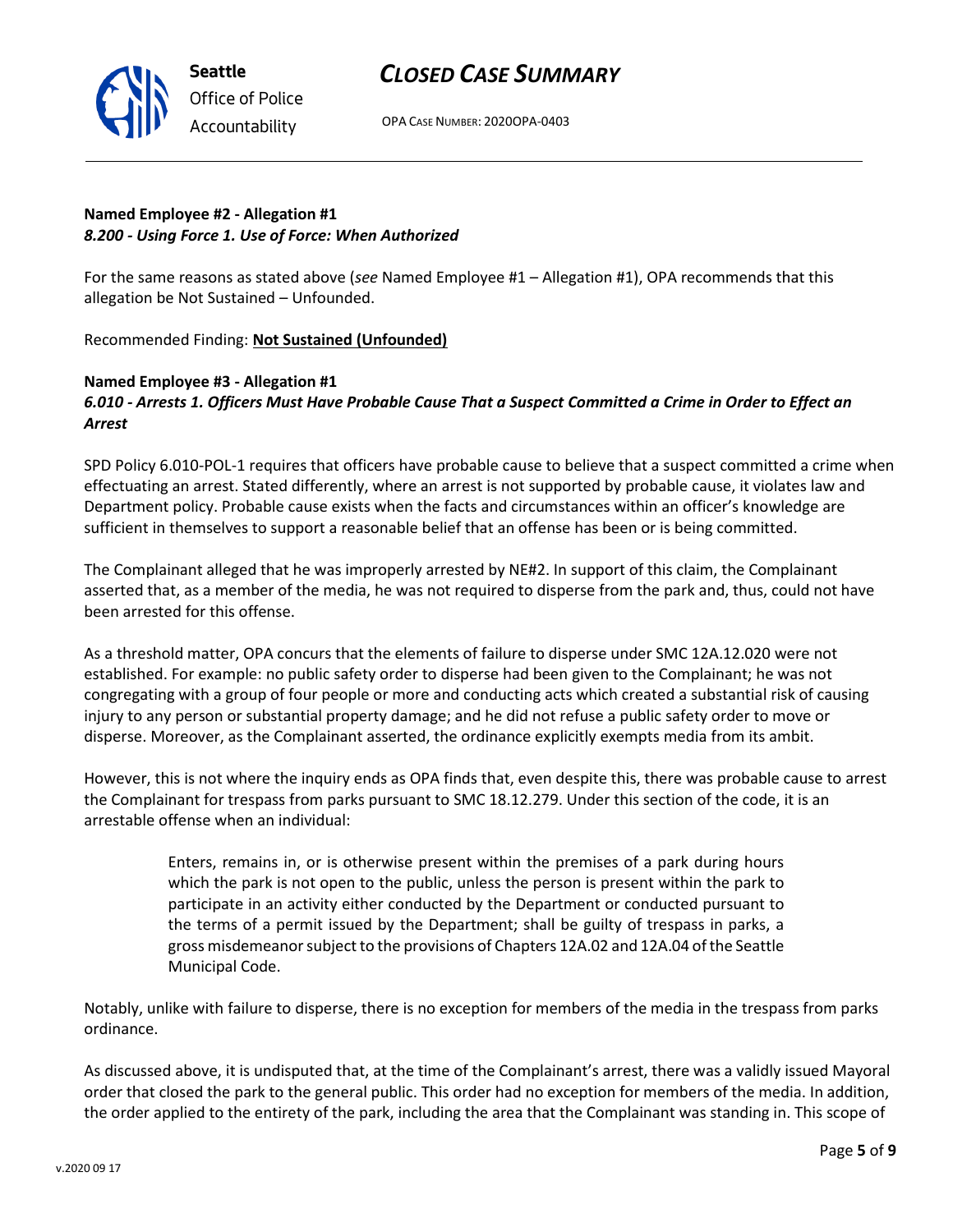

**Seattle** *Office of Police Accountability*

# *CLOSED CASE SUMMARY*

OPA CASE NUMBER: 2020OPA-0403

the order was not impacted by the placement of the police tape. Accordingly, when the Complainant was standing on the grass in the park, he was technically in ongoing violation of both the order and this ordinance.

Moreover, the general caselaw surrounding the right of the press to record police activity does not, in OPA's analysis, yield the conclusion that the Complainant's arrest was unconstitutional. Here, the Complainant was not simply told that he could no longer document what was occurring or face arrest. He was asked to move back approximately 10 feet to the sidewalk where he could continue to photograph and document what was occurring in the park. A reasonable restriction was placed on the Complainant that would not have impeded his ability to continue to exercise his First Amendment rights. Moreover, based on the video, this was not a situation where moving back 10 feet would have prevented the Complainant from documenting ongoing police action. Indeed, there did not appear to be any active arrests or clashes between officers and demonstrators at that time.

At his OPA interview, NE#3 stated that he arrested the Complainant for trespass, not for failure to disperse. He recognized that failure to disperse was not applicable to this incident. He acknowledged that he did not convey the charge of arrest to the Sergeant when he screened the incident and asserted that the Sergeant ultimately chose the failure to disperse charge. This was corroborated by the Sergeant at his OPA interview. With regard to the arrest for trespass, NE#3 told OPA that he informed the Complainant that he was not permitted to be in the park and asked him multiple times to step back to the sidewalk, but the Complainant refused to do so. NE#3 stated that he further instructed the Complainant that, if he did not comply, he would be arrested; however, the Complainant still did not move to the sidewalk. At that point, he effectuated the arrest.

NE#3 stated that the arrest was supported by probable cause. He also stated that it was consistent with the Mayor's order, the IAP, the directions from the Assistant Chief, and pre-incident discussions during roll call.

OPA ultimately agrees with NE#3 that there was a sufficient basis to arrest the Complainant for trespassing in the park. However, that this arrest was supported by law does not make it a desirable outcome. OPA feels strongly that this arrest occurred in part because of gaps in policy and planning and also because of problems with the law. Accordingly, OPA issues the below Management Action Recommendation.

With regard to policy, OPA notes that the Department does not have any policies governing law enforcement action taken towards members of the media. Based on this case and on other demonstration investigations in which reporters have been the subjects of uses of force, OPA feels that such a policy is needed. This policy should, at a minimum, define media for purposes of the policy, discuss when reporters may be arrested, explain how they should be treated during demonstrations, and provide guidance on when force may be used on them or in their immediate vicinity. OPA recommends that the policy also require that, *prior* to a reporter being taken into custody, the arrest be both screened and approved by a supervisor. This should be recorded on BWV. OPA further recommends that this policy expressly direct that reporters are not to be arrested for failure to disperse or trespassing where they are acting in their official capacities and where they are not physically obstructing lawful efforts by officers to disperse the group or where, in the context of trespass, their ongoing presence does not pose a threat of harm to the officers or others.

With regard to planning, OPA requests that the Department expressly reference media and how reporters will be interacted with in the IAPs and statements of intent for demonstration management.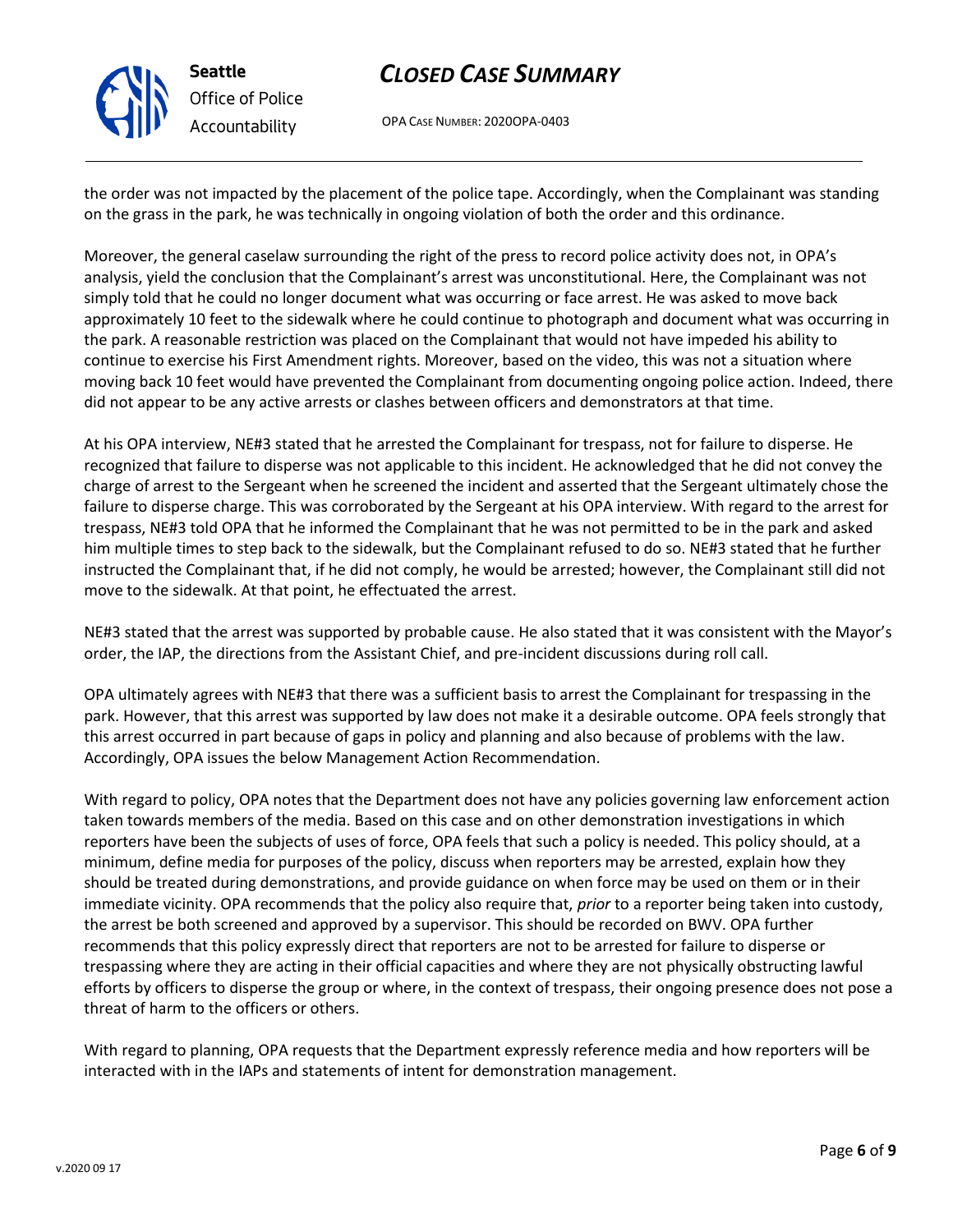

**Seattle** *Office of Police Accountability*

## *CLOSED CASE SUMMARY*

OPA CASE NUMBER: 2020OPA-0403

Lastly, with regard to the law, OPA anticipates working with the Public Safety and Human Services Committee of the Seattle City Council to consider and draft legislation adding language to the trespass from parks ordinance that would expressly exempt media unless the reporter's ongoing presence in the park would pose a threat of harm to officers or others.

Recommended Finding: **Not Sustained (Management Action)**

### **Named Employee #3 - Allegation #2** *5.001 - Standards and Duties 6. Employees May Use Discretion*

OPA believes that, as a legal matter, probable cause existed to arrest the Complainant for trespass. However, that NE#3 could have arrested the Complainant does not mean that he should have. Indeed, as discussed above, OPA is concerned enough with this arrest to recommend a significant change in policy, as well as to seek potential legislative action to ensure that this does not happen in the future.

As indicated in SPD Policy 5.001-POL-6, "[e]mployees are authorized and expected to use discretion in a reasonable manner consistent with the mission of the department and duties of their office and assignment." This policy further states that "[t]he scope of discretion is proportional to the severity of the crime or public safety issue being addressed." (SPD Policy 5.001-POL-6.) Here, NE#3 exercised his discretion when he chose to make the arrest of the Complainant. The question for OPA is whether that was such a poor decision that it constituted an abuse of his discretion and, thus, a violation of policy.

In evaluating this issue, OPA is dissuaded from issuing a Sustained finding for three main reasons. First, in making the arrest, NE#3 acted consistent with the general directions he was given from command staff to enforce the terms of the order and to arrest those that did not comply. Neither these directions nor the order provided any information concerning how they applied to members of the media or even referenced media at all. As such, it is unclear to OPA that NE#3 had sufficient guidance to help him make the correct decision.

Second, sustained discretion findings are rare. More importantly, OPA has no precedent for finding that an officer abused the discretion policy solely for the decision to make an arrest supported by probable cause. Illustrative of this is OPA's decision in 2017OPA-0270, where an officer was found to have abused his discretion by holding a bus at a scene for nearly 40 minutes based on a traffic violation, causing extreme inconvenience to numerous passengers. However, OPA did not conclude that the decision to make the stop, itself, even if unadvisable, constituted an abuse of discretion. In summary, the policy violation was premised on the choice to hold the bus, *not* the decision to effectuate the stop.

Third, while NE#3 made the decision to arrest the Complainant, multiple supervisors – including at least two Sergeants and a Lieutenant screened it and/or aware of it – but none raised any concerns with NE#3's exercise of discretion. Indeed, this was the case even though they believed, errantly, that the arrest was for failure to disperse. This undercuts the finding that NE#3's decision was so egregious to warrant discipline.

The above being said, OPA still finds that, even if legally permissible, NE#3 made the wrong decision under the circumstances of this case. OPA strongly believes that NE#3 could have and should have taken more time to describe the order to the Complainant, to inform him why compliance was important, and to explain why it was necessary for the Complainant to leave the grass and move to the sidewalk. Had NE#3 taken these additional steps and the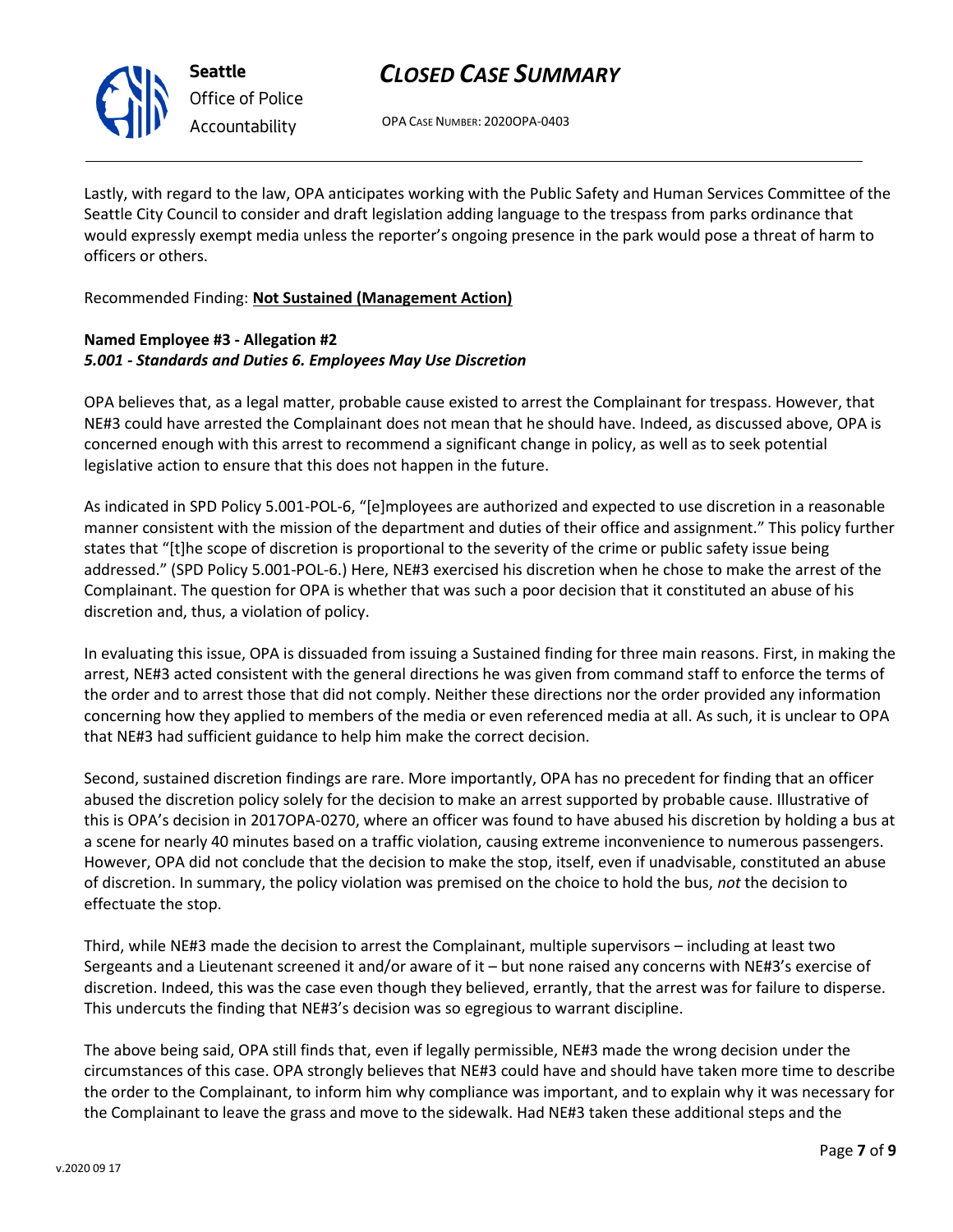

OPA CASE NUMBER: 2020OPA-0403

Complainant still not complied, the arrest would have been significantly more justifiable. In addition, NE#3 did not seem to consider the possible confusion held by the Complainant as the Complainant was clearly standing outside of the police tape at the time of the arrest. OPA feels that NE#3 had an obligation to exert more effort to ensure that the Complainant understood what was expected of him prior to making the decision to arrest.

While OPA does not recommend that discipline be imposed, OPA concludes that NE#3 needs retraining on this matter to make sure that he does not revisit this behavior and understands the problems with how he handled this incident.

• **Training Referral:** OPA recommends that NE#3's chain of command counsel him and retrain him concerning the above. OPA specifically requests that NE#3's chain of command caution him to use better judgment in the future and to fully think through situations, and the possible reasons for a community member's noncompliance, before taking action that cannot be reversed. NE#3 should be on notice that future similar conduct may result in a Sustained finding and the imposition of discipline. This retraining and counseling should be documented, and this documentation should be maintained in an appropriate database.

Recommended Finding: **Not Sustained (Training Referral)**

### **Named Employee #3 - Allegation #3** *5.001 - Standards and Duties 14. Retaliation is Prohibited*

The Complainant asserted that his arrest may have been retaliation against him because of his status as a reporter. SPD policy precludes its employees from engaging in retaliation. (SPD Policy 5.001-POL-14.) SPD employees are specifically prohibited from retaliating against a person who engage in activities including, but not limited to, "oppos[ing] any practice that is reasonably believed to be unlawful or in violation of Department policy" or "who otherwise engages in lawful behavior." (*Id*.) Retaliatory acts are defined broadly under SPD's policy and include "discouragement, intimidation, coercion, or adverse action against any person. (*Id*.)

During his OPA interview, NE#3 denied that the Complainant's arrest was retaliatory. He explained that his father was a retired Seattle-area reporter and that he had no animus towards members of that profession. NE#3 stated that the Complainant's arrest was based solely on his conduct.

Based on a review of the video, the documentary evidence, and the interviews in this case, OPA found no indication of any acts or statements by NE#3 that suggested a retaliatory motive. Accordingly, OPA recommends that his allegation be Not Sustained – Unfounded.

Recommended Finding: **Not Sustained (Unfounded)**

### **Named Employee #3 - Allegation #4** *8.200 - Using Force 1. Use of Force: When Authorized*

For the same reasons as stated above (*see* Named Employee #1 – Allegation #1), OPA recommends that this allegation be Not Sustained – Unfounded.

Recommended Finding: **Not Sustained (Unfounded)**